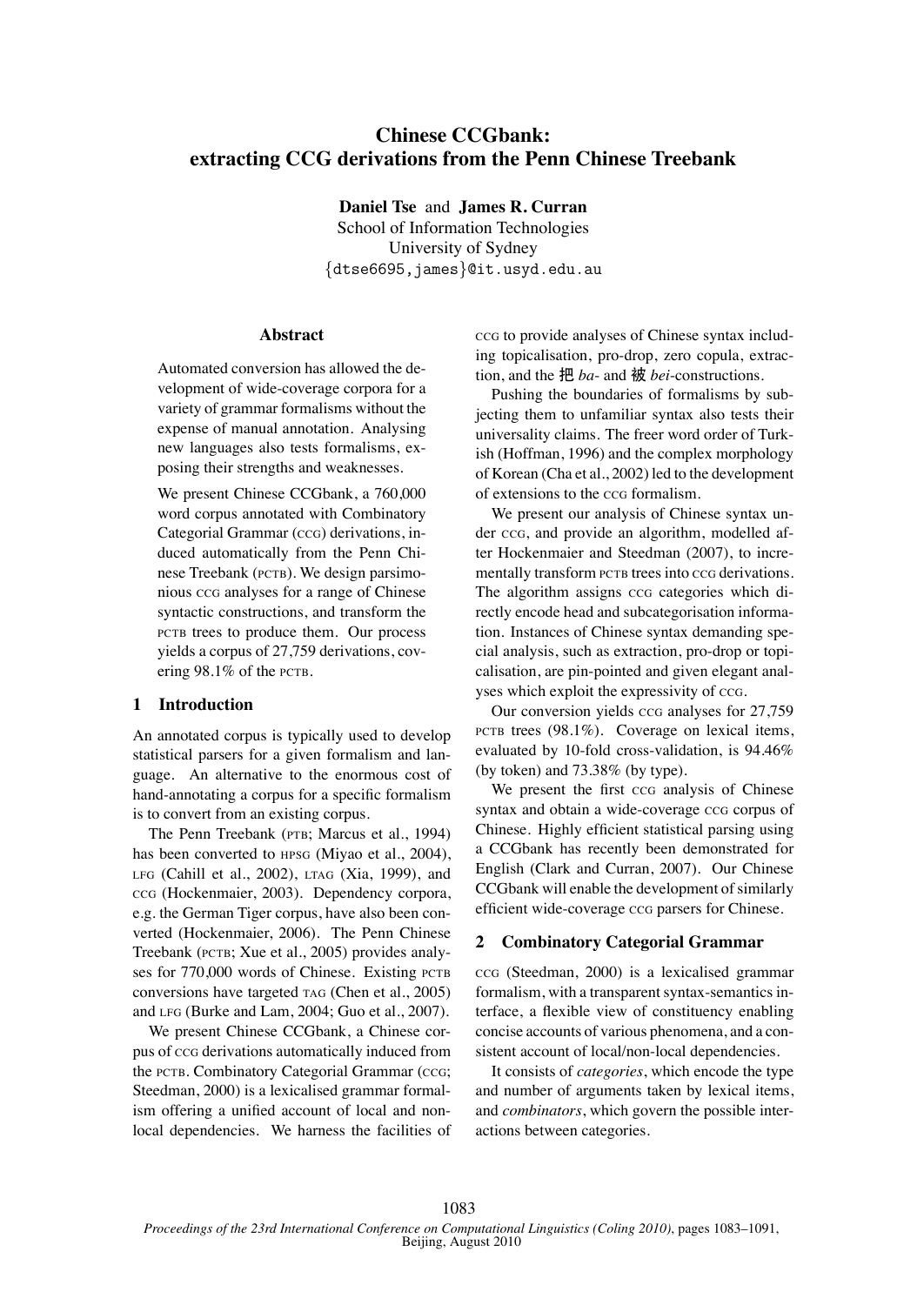| 那<br>that | 部<br>MW  | 电影<br>movie | 我                               | 已经<br>already                       | 看<br>see                                                             | 过<br>EXP                                                             | <b>SFP</b>      |
|-----------|----------|-------------|---------------------------------|-------------------------------------|----------------------------------------------------------------------|----------------------------------------------------------------------|-----------------|
| (N/N)/M   | M        | N           | NP                              | $(S\backslash NP)/(S\backslash NP)$ | $(S[dcl]\setminus NP)/NP$ $(S\setminus NP)\setminus (S\setminus NP)$ |                                                                      | $S\backslash S$ |
| N/N       |          |             |                                 |                                     |                                                                      | $<$ B $\scriptstyle\rm\scriptstyle\sim$<br>$(S[dcl]\setminus NP)/NP$ |                 |
|           | N        |             |                                 |                                     |                                                                      | ->B                                                                  |                 |
|           | NP       |             | $S/(\overline{S\backslash NP})$ |                                     | $(S[dcl]\setminus NP)/NP$                                            |                                                                      |                 |
|           | S/(S/NP) | $T_{top}$   |                                 |                                     | S[dc]/NP                                                             | ⇒B                                                                   |                 |
|           |          |             |                                 | S[dc]                               |                                                                      |                                                                      |                 |
|           |          |             |                                 | $C1 - 11$                           |                                                                      |                                                                      |                 |

 $S[dc]$ 

Figure 1: Chinese ccG derivation: "That movie, I've already seen."

# **3 Penn Chinese Treebank**

A CCG grammar defines *atomic categories*, e.g. *NP* and *S*, which may be recursively constructed into *complex categories*, e.g. *N*/*N* and *S\NP*. 1 Figure 1 shows how combinators govern the interaction of categories for lexical items, while slashes specify argument directionality.

The combinators allow us to reduce lexical ambiguity, by preserving a word's canonical category even when displaced from its canonical position. This facility is a strength of ccG, but elevates its generative power to mild context-sensitivity.

Some combinators may be disabled in a given language – the *multi-modal* CCG (Baldridge, 2002) allows these distinctions to be lexically specified.

Introducing non-CCG rules decrease categorial ambiguity at the expense of deviating from the formalism. Hockenmaier and Steedman (2002) show that these greatly improve lexical coverage. Their analysis of English employs non-CCG rules to coerce a verb phrase headed by a participle (category  $S[ng] \setminus NP$  to a post-nominal modifier:

$$
S[ng] \backslash NP \longrightarrow NP \backslash NP \tag{1}
$$

This frees verbs from having to possess a distinct category in each position, thus trading off lexical ambiguity for derivational ambiguity. Honnibal and Curran (2009) extended CCG with *hat categories*, enabling the lexical specification of these unary type-change rules.

Hockenmaier and Steedman (2002, 2007) developed CCGbank, the first wide-coverage English CCG corpus, by converting 1.2 million words from the Wall Street Journal section of the PTB. CCGbank has made possible the development of widecoverage statistical parsers for CCG in English, notably <sup>C</sup>&<sup>C</sup> (Clark and Curran, 2007).

Xue et al. (2005) developed the Penn Chinese Treebank (PCTB), the first syntactically annotated corpus for Chinese. The corpus includes newswire text, magazine articles, and transcribed speech.<sup>2</sup>

Xue et al. establishes several principles for a more disciplined and consistent style of annotation compared to the original PTB. These principles include *complement/adjunct marking:* allowing the recovery of predicate-argument structure; *limited semantic role marking:* the annotation of modifier phrases with semantic roles; *covert argument marking:* the retention of traces of arguments deleted through pro-drop; and *NP internal structure:* bracketing of NP structure where the intended interpretation is clear.

The *one relation per bracketing* principle unambiguously encodes a grammatical relation (chiefly, predication, adjunction, or complementation) through the configuration of a node and its children. Xue et al. developed this principle to assist conversions from the PTB, e.g. Hockenmaier (2003), in resolving argument/adjunct distinctions.

PCTB derivations are pre-segmented, pretokenised, and POS tagged. Owing to the dearth of morphology in Chinese, the concept of *part of speech* is more fluid than that of English – the word 比较 *bijiao* 'compare' might be glossed as a verb, adjective, adverb, or noun depending on its context. Noun/verb mis-taggings are a frequent error case for PCFG parsing on PCTB data, compounded in Chinese by the lack of function words and morphology (Levy and Manning, 2003). This ambiguity is better handled by the adaptive multitagging approach used by Clark and Curran (2007) for CCG supertagging, in which each lexical item is tagged with a set of ccG categories.

We present our ccG analysis of Chinese syntax below, followed by our conversion algorithm.

<sup>1</sup>*Abbreviations in this paper:* The directionless slash *|* stands for one of  $\{/\},\$ . We also use the verbal category abbreviations  $VP \equiv S\backslash NP$  and  $TV \equiv (S\backslash NP)/NP$ .

<sup>2</sup>We use the Penn Chinese Treebank 6.0 (LDC2007T36).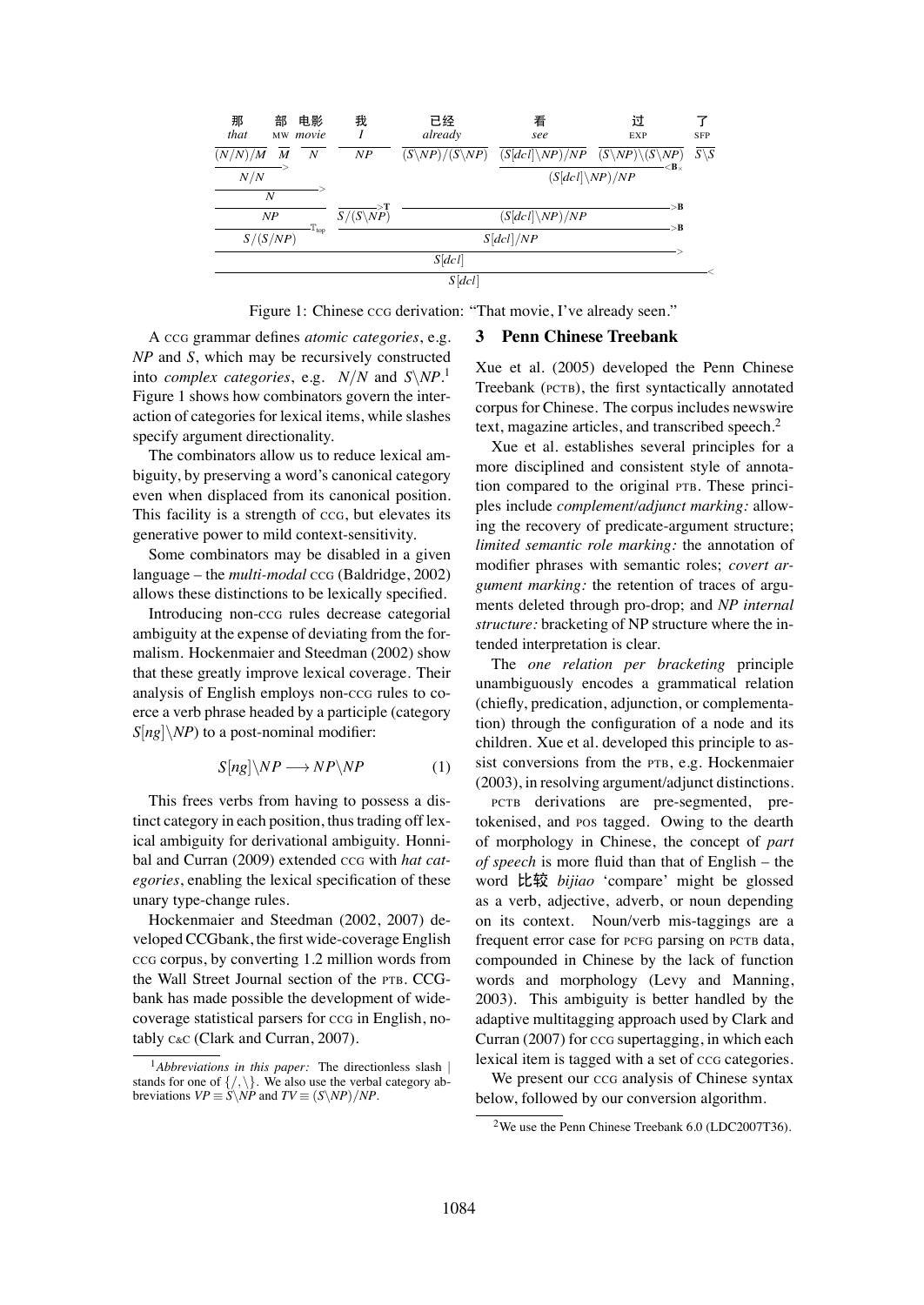## **4 The syntax of Chinese**

## **4.1 Basic clause structure**

Chinese is typologically SVO, with some OV elements (relative clauses, adjunct PPs and noun modifiers precede their heads). Numbers and determiners may not modify nouns directly; a *measure word* must intervene.

The category structure of the grammar may be inferred directly from headedness information. Heads subcategorise for the type, number and directionality of their arguments, while adjuncts receive modifier categories of the form *X | X*.

(2) 我 I *NP* 在 at (*VP*/*VP*)/*NP* 超市 supermarket buy *NP* 买 *VP*/*NP* 了 PERF *VP\VP* (*N*/*N*)/*M M* 一 one 盒 box:MW 鸡蛋 eggs *N*

I bought a box of eggs at the supermarket.

## **4.2 Topicalisation**

In topic-prominent languages, the *topic* refers to information which the speaker assumes is known by the listener. In Mandarin, topicalisation manifests as left-dislocation of the topic phrase (Li and Thompson, 1989). We distinguish *gap* and *nongap* topicalisation depending on whether the topic is co-referent with a gap in the sentence.<sup>3</sup>

For gapped topicalisation (cf. Figure 1), we adopt the Steedman (1987) topicalisation analysis:

$$
T \rightarrow S/(S/T)
$$
 for parametrically licensed T (3)

For non-gap topicalisation (Example 5), we use a variation of the analysis described in Hockenmaier and Steedman (2005), which treats the topicalised constituent as a sentential modifier. Under this analysis, the determiner in a topicalised *NP* receives (*S*/*S*)/*N* instead of its canonical category *NP*/*N*. Instead, we propose a unary rule:

$$
T \to S/S
$$
 for topicalisation candidate  $T$  (4)

This delays the coercion to sentential modifier type (i.e.  $NP \rightarrow S/S$ ) until after the NP has been consolidated, allowing the words under the topicalised NP to preserve their canonical categories.

(5) (As for) trade, it has developed rapidly.

| 贸易               | 发展<br>trade development        | 很<br>very        | 快<br>fast |
|------------------|--------------------------------|------------------|-----------|
| NP               | ΝP                             | VP/VP            | VP        |
| $\overline{s/s}$ | $\frac{1}{S/(S\backslash NP)}$ | $S\backslash NP$ |           |
|                  |                                | S.               |           |
|                  |                                |                  |           |

Topicalisation is far less marked in Chinese than in English, and the structure of topicalised constituents is potentially quite complex. The additional categorial ambiguity in Hockenmaier and Steedman (2005) compounds the data sparsity problem, leading us to prefer the unary rule.

## **4.3 Pro-drop**

Since Chinese exhibits *radical pro-drop* (Neeleman and Szendrői, 2007), in which the viability of the pro-drop is not conditioned on the verb, the categorial ambiguity resulting from providing an additional argument-dropped category for every verb is prohibitive.

Rather than engendering sparsity on verbal categories, we prefer derivational ambiguity by choosing the unary rule analysis  $S[dc1]$  |  $NP \rightarrow S[dc1]$  to capture Chinese pro-drop.

## **4.4 Zero copula**

Although the Chinese copula 是 *shi* is obligatory when equating NPs, it may be omitted when equating an NP and a QP or PP (Tiee and Lance, 1986).<sup>4</sup>

|  | (6) 她 今年                     | 十八                    | 岁         |
|--|------------------------------|-----------------------|-----------|
|  |                              | $NP VP/VP (S\NP)/M M$ |           |
|  | 3s <sub>G</sub> this-year 18 |                       | years-old |
|  | She is 18 this year.         |                       |           |

A solution involving a binary rule *NP QP*  $\rightarrow$  *S*[*dcl*] is not properly headed, and thus violates the Principle of Lexical Head Government (Steedman, 2000). Conversely, a solution where, for example, 十八 '18' would have to receive the category  $(S[dc1]\,\\rangle NP)/M$  instead of its canonical category *QP*/*M* would lead to both data sparsity and over-generation, with VP modifiers becoming able to modify the QP directly. Tentatively, we ignore the data sparsity consequences, and have  $+/\lambda$  '18' receive the category (*S*[*dcl*]*\NP*)/*M* in this context.

<sup>3</sup>Non-gap topicalisation is also known as the *double subject construction* (Li and Thompson, 1989).

<sup>&</sup>lt;sup>4</sup>The copula is ungrammatical in predication on an adjectival verb, such as 高兴 'happy'. However, we analyse such words as verbs proper, with category *S*[*dcl*]*\NP*.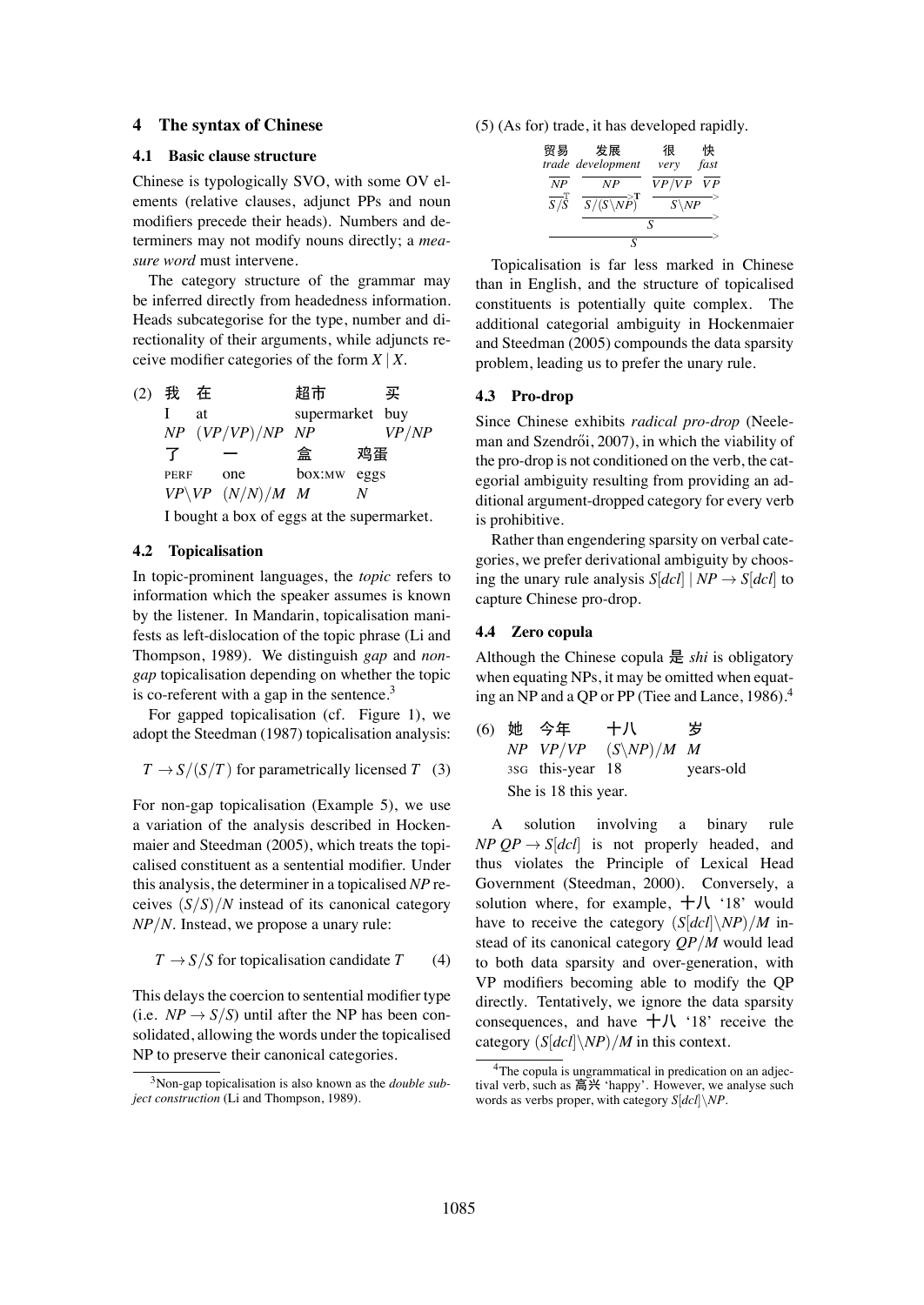## **4.5** 把 *ba***- and** 被 *bei***-constructions**

被 *bei* and 把 *ba* introduce a family of passive-like constructions in Chinese. Although superficially similar, the resulting constructions exhibit distinct syntax, as our CCG analysis reflects and clarifies.

In the 被 *bei*-construction, the patient argument of a verb moves to subject position, while the agent either becomes the complement of a particle 被 *bei* (the *long passive*), or disappears (the *short passive*; Yip and Rimmington, 1997). Although the two constructions are superficially similar (apparently differing only by the deletion of the agent NP), they behave differently in more complex contexts (Huang et al., 2008).

The long passive occurs with or without an object gap (deleted by identity with the subject of the matrix verb). We analyse this construction by assigning 被 *bei* a category which permutes the surface positions of the agent and patient. Coindexation of heads allows us to express longdistance dependencies.

*Bei* receives  $((S\ N P_y)/((S\ N P_x)/NP_y))/NP_y$ in the gapped case (cf. Example 7) and  $((S\backslash NP)/(S\backslash NP_x))/NP_x$  in the non-gapped case.

(7) Zhangsan was beaten by Lisi.

| 张三<br>Z            | 破<br>BEI                                              | 李四<br>L | 打了<br>heat-PERF |  |  |
|--------------------|-------------------------------------------------------|---------|-----------------|--|--|
| NP                 | $(VP(TV)/NP_{v})$                                     | NP      | ΤV              |  |  |
|                    | $\sqrt{(S\backslash NP_x)/((S\backslash NP_y)/NP_x)}$ |         |                 |  |  |
| $S\backslash NP_x$ |                                                       |         |                 |  |  |
|                    |                                                       |         |                 |  |  |

Short passives also occur with or without an object gap, receiving  $(S\langle NP_x \rangle/((S\langle NP \rangle/NP_x)$  in the gapped case and  $(S\N P)\ (S\N P)$  in the nongapped case. Our analysis agrees with Huang et al. (2008)'s observation that short-*bei* is isomorphic to English *tough*-movement: our short-*bei* category is the same as Hockenmaier and Steedman (2005)'s category for English *tough*-adjectives.

In the 把 *ba* construction, a direct object becomes the complement of the morpheme 把 *ba*, and gains semantics related to "being affected, dealt with, or disposed of" (Huang et al., 2008). As for 被 *bei*, we distinguish two variants depending on whether the object is deleted under coreference with the complement of 把 *ba*.

*Ba* receives  $((S\ N P_v)/((S\ N P_v)/NP_x))/NP_x$ in the gapped case (cf. Example 8), and  $((S\langle NP_{\nu}\rangle)/(S\langle NP_{\nu}\rangle)/NP$  in the non-gapped case.

As Levy and Manning (2003) suggest, we reshape the PCTB analysis of the *ba*-construction so

| Tag        | Headedness       | Example                          |
|------------|------------------|----------------------------------|
| <b>VSB</b> | head-final       | 规划 建设 'plan [then] build'        |
| <b>VRD</b> | right-adjunction | 煮熟 'cook done'                   |
| <b>VCP</b> | head-initial     | 确认 为 'confirm as'                |
| <b>VCD</b> | appositive       | 投资 设厂 'invest [&] build-factory' |
| <b>VNV</b> | special          | 去不去 'go [or] not go'             |
| <b>VPT</b> | special          | 离得开 'leave able away'            |

Table 1: Verb compounds in PCTB

that *ba* subcategorises for its NP and VP, rather than subcategorising for an IP sibling, which allows the NP to undergo extraction.

(8) The criminals were arrested by the police.

| 警察<br>police | 将<br><b>BA</b>                                                    | 犯人   | 逮捕了<br>criminal arrest-PERF |  |  |
|--------------|-------------------------------------------------------------------|------|-----------------------------|--|--|
| <b>NP</b>    | (VP(TV)/NP                                                        | - NP | ТV                          |  |  |
|              | $\sqrt{(S\backslash NP_{\nu})/((S\backslash NP_{\nu})/NP_{\nu})}$ |      |                             |  |  |
|              | $S\backslash NP_{v}$                                              |      |                             |  |  |
|              |                                                                   |      |                             |  |  |

#### **4.6 Verbal compounding**

Verbs resulting from compounding strategies are tagged and internally bracketed. Table 1 lists the types distinguished by the PCTB, and the headedness we assign to compounds of each type.

Modifier-head compounds (PCTB tag VSB) exhibit clear head-final semantics, with the first verb  $V_1$  causally or temporally preceding  $V_2$ . Verb coordination compounds (VCD) project multiple heads, like ordinary lexical coordination.

In a resultative compound (VRD), the result or direction of  $V_1$  is indicated by  $V_2$ , which we treat as a post-verbal modifier. The *V-not-V* construction (VNV) forms a yes/no question where  $V_1 = V_2$ . In the *V-bu/de-V* or potential verb construction (VPT), a disyllabic verb  $V = V_1 V_2$  receives the infix 得 *de* or 不 *bu* with the meaning *can/cannot* V. In both these cases, it is the infixed particle 得 *de* or 不 *bu* which collects its arguments on either side.

## **4.7 Extraction**

In the Chinese relative clause construction, the particle 的 *de* links a sentence with a subject or object gap with a NP to which that gap co-refers, in an analysis similar to the English construction described by Hockenmaier and Steedman (2005), mediated by the relative pronoun *that*.

As in the English object extraction case, forward type-raising on the subject argument, and forward composition into the verbal category allows us to obtain the correct object gap category *S*/*NP*.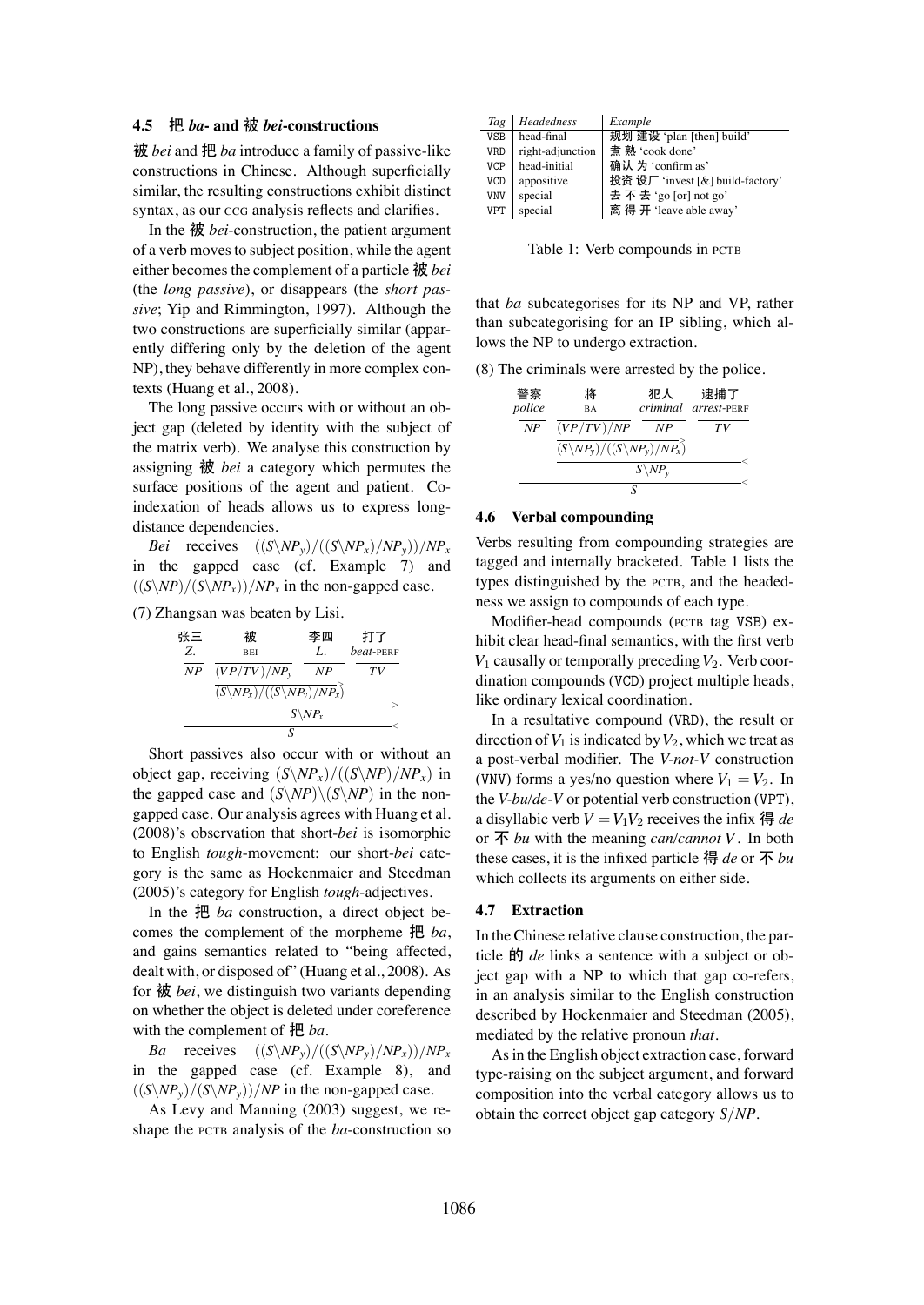# **4.8 Right node raising**

Two coordinated verbs may share one or more contiguous arguments under right node raising. This analysis follows directly from the CCG definition of coordination, requiring no new lexical categories.

(9) Scholars have formulated and are releasing the documents.



## **4.9 Apposition**

Apposition is the juxtaposition of two phrases referring to the same entity. Unlike noun modification, no clear modification relationship holds between the two phrases. The direct juxtaposition rules out Hockenmaier's (2003) analysis where a delimiting comma mediates the apposition. Chinese also allows full sentence/NP apposition:

(10) (用户 浪费 水)<sub>S</sub> (users waste water)<sub>S</sub> incident<sub>NP</sub> 事件 $N_P$ incidents of users wasting water

This gives rise to the Chinese apposition binary rules *NP NP*  $\rightarrow$  *NP* and *S*[*dcl*] *NP*  $\rightarrow$  *NP*.

#### **5 The translation pipeline**

#### **5.1 Tagging**

Each PCTB internal node structurally encodes a *configuration*, which lets us distinguish head-initial and head-final complementation from adjunction and predication (Xue et al., 2000).

The tagging mechanism annotates the PCTB tag of each internal node with a *marker*, which preserves this headedness information, even after the nodes are re-structured in the binarisation phase.

Hockenmaier's (2003) conversion algorithm uses the Magerman (1994) head-finding heuristics, a potential source of noise. Fortunately, the PCTB encodes gold standard headedness data.

The tagging algorithm is straightforward: if a node and its children unify with one of the schemata below, then the markers  $(e.g. :l or:n)$ are attached to its children. The markers 1 and r indicate complements *left*, or *right* of the *head* h; adjuncts are marked with a.

*Head-initial, -final complementation*

$$
\overbrace{X_{2h}^{PP}}^{XP} \overbrace{ZP{:}r \ldots \ldots \overbrace{YP{:}1}^{NP}}^{XP} \overbrace{ZP{:}1 \quad X{:}h}
$$

*Adjunction, predication*

XP *...* YP:a ZP:a XP:h IP XP-SBJ:l YP:h *Topicalisation (gap and non-gap)*

IP  $ZP-TPC(-i):T(t)$   $XP-SBJ:1$   $YP:r$ *Coordination*

> XP  ${ {CC}.PU}$ <sup>+</sup>  ${XP:c}$

Others identify nodes with special syntax, such as topicalisation  $(t/T)$ , apposition  $(A)$  or coordination (c), for special treatment in following phases.

#### **NP internal structure**

To speed annotation, NP internal structure is often left underspecified in PCTB (Xue et al., 2005), as in the Penn Treebank. As a result, 68% of non-trace NPs in PCTB have only a flat bracketing.

We assume that the internal structure of flat NPs is right-branching and head-final (Li and Thompson, 1989), following Hockenmaier and Steedman (2005), who assume this structure for English. A re-analysis of PCTB, like Vadas and Curran (2007) for the PTB, could restore this structure, and allow our conversion algorithm to yield the correct CCG analysis with no further modifications.

To obtain this default analysis, each node under NP internal structure receives the marker n, except the the final node, the head, which receives N.

#### **5.2 Binarisation**

CCG combinators take at most two categories, inducing binary derivation trees. As such, PCTB trees must be re-shaped to accommodate a CCG analysis.

Our markers control the shape of the binarised structure: head-initial complementation yields a left-branching tree, while head-final complementation, adjunction, predication, coordination, and NP internal structure all yield right-branching trees. Following Hockenmaier (2003), sentencefinal punctuation is attached high.

Although the distinction between word-level tags (such as NN, VA) and phrasal tags (such as NP, VP, LCP) enables the configurational encoding of grammatical relations, it leaves a large number of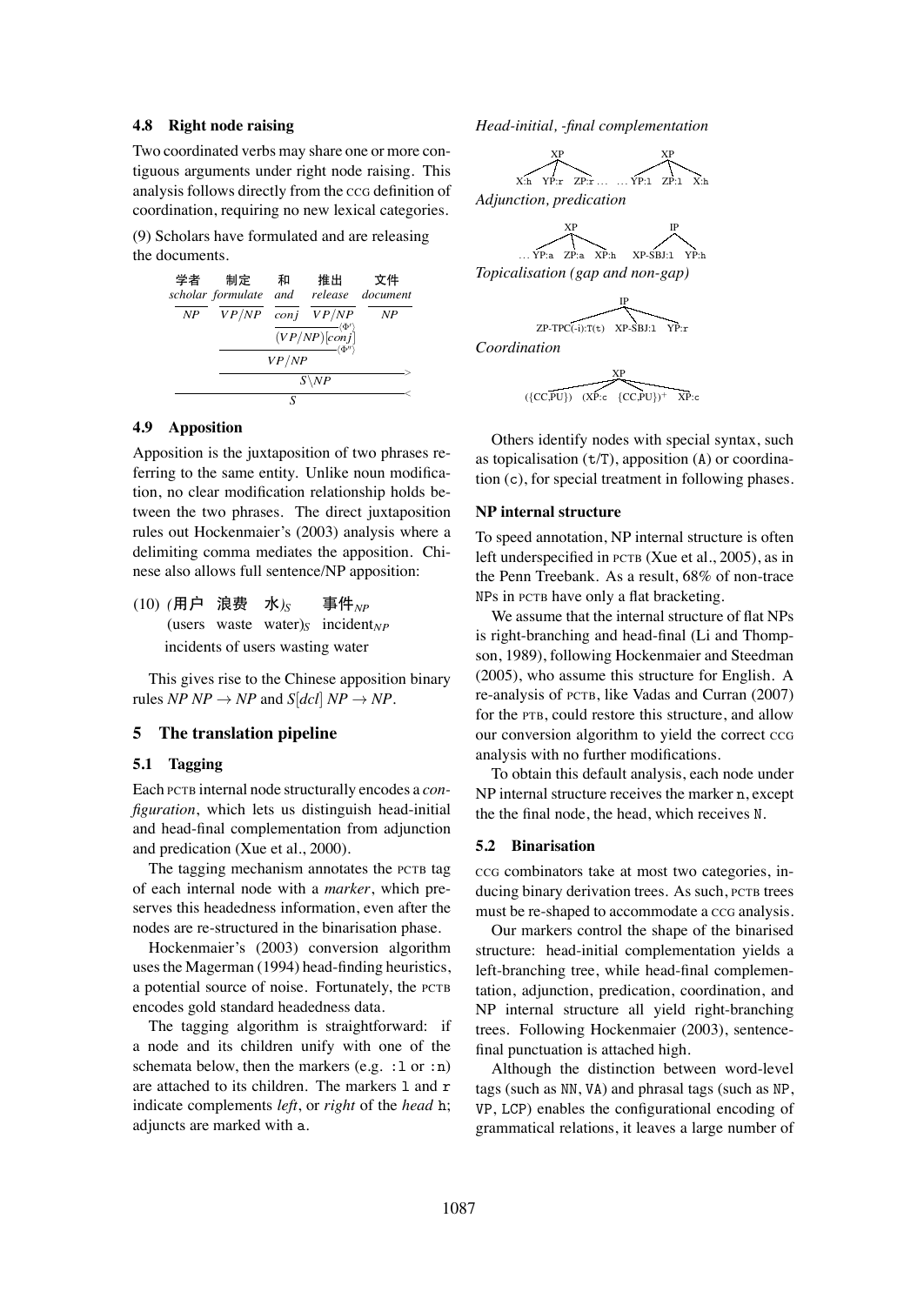|                     | $VP \leftarrow VV, VE, VA, VRD$ | ADJP $\leftarrow$ JJ |                   |                        |  |
|---------------------|---------------------------------|----------------------|-------------------|------------------------|--|
|                     | $ADVP \leftarrow AD, CS$        | $CLP \leftarrow M$   |                   |                        |  |
| $LCP \leftarrow LC$ |                                 |                      |                   | $DP \leftarrow DT, OD$ |  |
| $LST \leftarrow OD$ |                                 | $INTJ \leftarrow II$ |                   |                        |  |
|                     | FLR $\leftarrow$ any node       |                      | $PP \leftarrow P$ |                        |  |

Figure 2: Pruned unary projections

unary projections. While an intransitive verb (e.g. 睡觉 'sleep') would carry the verbal PCTB tag VV, and a transitive verb combined with its object (e.g. 吃了晚饭 'ate dinner') is annotated as VP, under CCG's freer concept of constituency, both receive the category *S\NP*.

Pruning the unary projections in Fig. 2 prevents spurious category labellings in the next phase.

## **5.3 Labelling**

We label each node of the binarised tree with CCG categories, respecting the headedness information encoded in the markers.

#### **Atomic categories**

The chosen mapping from PCTB tags to categories defines the *atomic category set* for the grammar. The richer representation in CCG categories permits some constituents to be expressed using a smaller set of atoms (e.g. an adjective is simply a noun modifier  $-N/N$ ). Despite their critical importance in controlling the degree of under-/over-generation in the corpus, little guidance exists as to the selection of atomic categories in a CCG grammar. We observed the following principles:

*Modifier proliferation*: when two classes of words can be modified by the same class of modifiers, they should receive a single category;

*Over-generation*: the atom set should not overgeneralise to accept ungrammatical examples;

*Efficiency*: the representation may be motivated by the needs of applications such as parsers.

Table 2 shows the eight atomic categories chosen for our corpus. Two of these categories: *LCP* (localisers) and *M* (measure words) have variously been argued to be special sub-classes of nouns (Huang et al., 2008). However, based on our overgeneration criterion, we decided to represent these as atomic categories.

We adopt the bare/non-bare noun distinction from Hockenmaier and Steedman (2007) on parsing efficiency grounds. Although they roughly correspond to English *PP*s, the distributional differences between *PP*s, *LCP*s and *QP*s justify their

| LCP   Localiser phrase |           | $PP$ Prepositional phrase |
|------------------------|-----------|---------------------------|
| M   Measure word       | <b>OP</b> | Quantifier phrase         |
| $N$ Bare noun          |           | Sentence                  |
| $NP$ Noun phrase       |           | conj   Conjunction word   |

Table 2: Chinese CCGbank atomic category set

inclusion as atoms in Chinese. Future work in training a wide-coverage parser on Chinese CCGbank will evaluate the impact of these choices.

## **Labelling algorithm**

We developed a recursive algorithm which applies one of several labelling functions based on the markers on a node and its children.

The algorithm proceeds top-down and assigns a CCG category to every node. The markers on a node's children are matched against the schema of Table 3, applying the categories of the matching schema to the children. The algorithm is then called recursively on each child. If the algorithm is called on an unlabelled node, the mapping from PCTB tags is used to assign a CCG category.

| Predication         | $L$ $C \backslash L$              | Left absorp-<br>tion    | C<br>$\boldsymbol{p}$     |
|---------------------|-----------------------------------|-------------------------|---------------------------|
| Adjunction          | $C/C$ :a $C$                      | Right<br>absorption     | $\overline{D}$            |
| Right<br>adjunction | $\hat{C}$ $C\backslash\hat{C}$ :a | Coordination            | $C: c \quad C[conj]$      |
| Head-initial        | $C/R$ :h<br>R                     | Partial<br>coordination | C[conj]<br>$C:$ c<br>conj |
| Head-final          | $\setminus L$ :h                  | Apposition              | ΝP<br>NP<br>XP: A         |

Table 3: Category labelling schemata

Left- and right-absorption are non-ccG rules which functionally ignore punctuation, assuming that they project no dependencies and combine to yield the same category as their non-punctuation sibling (Hockenmaier and Steedman, 2007). In the schema, *p* represents a PCTB punctuation POS tag.

NPs receive a head-final bracketing (by our right-branching assumption), respecting NP internal structure where provided by PCTB:

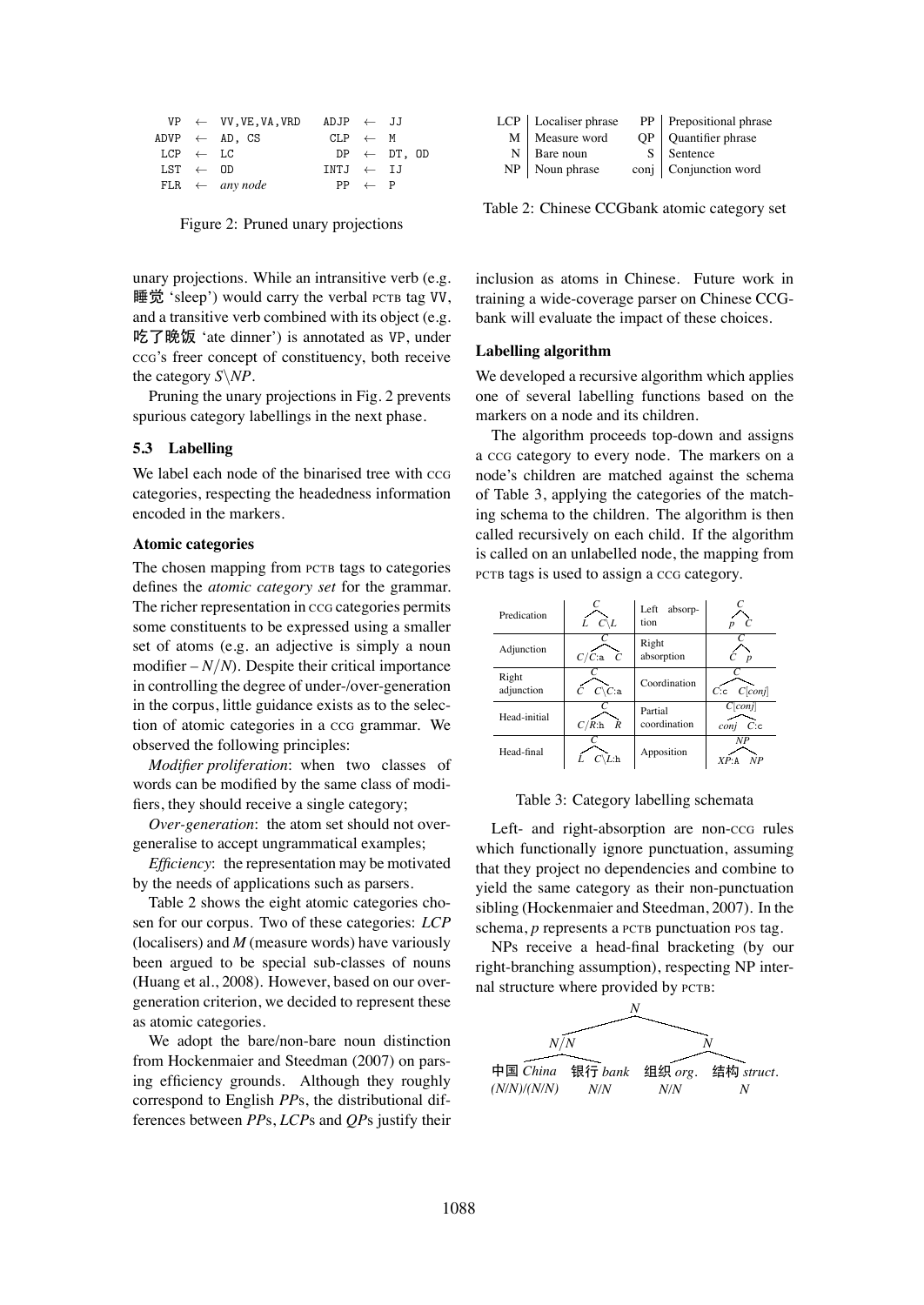# **6 Post-processing**

A number of cases remain which are either not covered by the general translation algorithm, or otherwise could be improved in a post-processing step. The primary disharmony at this stage is the presence of *traces*, the empty categories which the PCTB annotation style uses to mark the canonical position of extraposed or deleted constituents. 19,781 PCTB derivations (69.9%) contain a trace. Since CCG aims to provide a transparent interface between surface string syntax and semantics, traces are expressly disallowed (Steedman, 2000). Hence, we eliminate traces from the annotation, by devising alternate analyses in terms of categories and combinatory rules.

### **Subject/object extraction**

8966 PCTB derivations (31.7%) contain a subject extraction, while 3237 (11.4%) contain an object extraction. Figure 3 shows the canonical representation of subject extraction in the PCTB annotation style. The PCTB annotation follows the X *′* analysis of the relative clause construction as described by Wu (2004), which we transform into an equivalent, trace-free CCG analysis.



Figure 3: '*the document which standardises the market*'

First, the  $Spec$  trace, WHNP-i, coindexed with the extracted argument(s), is deleted. Next, the extracted argument(s) with matching indices are deleted, and category structure is adjusted to generate the correct gap category.

#### **Modifier categories**

Under our analysis, aspect particles such as 了 *le* (perfective) and 过 *guo* (experiential) are verbal post-modifiers, corresponding to *right adjunction* in Table 3. Accordingly, an aspect particle following a transitive verb *VP*/*NP* will receive the modifier category (*VP*/*NP*)*\*(*VP*/*NP*). Under this analysis, every verbal category gives rise to one possible modifier category for each aspect particle, leading to detrimental categorial ambiguity.

However, the generalised backward crossed composition combinator (Steedman, 2000) lets aspect particles retain their canonical category  $(S\\slash NP) \setminus (S\\slash NP)$  regardless of the arity of the verb they modify.

#### **Transformations**

The PCTB annotation style posits traces to account for gapping, control/raising, argument sharing, pro-drop and topicalisation. To effect the parsimonious CCG analyses of Section 4, structural transformations on the original PCTB trees are necessary to accommodate the new analyses.

We developed a tgrep-like language which identifies instances of Chinese constructions, such as right node raising and pro-drop, whose PCTB annotation posits traces. The local trees are then reshaped to accommodate trace-free CCG analyses.

## **7 Evaluation**

This section explores the coverage characteristics of Chinese CCGbank, in comparison with the English and German CCGbanks generated by Hockenmaier. Our analysis follows Hockenmaier (2006) in establishing *coverage* as the metric reflecting how well the target corpus has accounted for constructions in the source corpus.

#### **7.1 Corpus coverage**

The Chinese CCGbank conversion algorithm completes for 28,227 of the 28,295 (99.76%) PCTB trees. Annotation noise, and rare but legitimate syntax, such as ellipsis, account for the coverage lost in this phase. Following Hockenmaier and Steedman (2005), we adjust the PCTB annotation only for systematic tagging errors that lead to category mis-assignments, maintaining as far as possible the PCTB bracketing.

269 derivations (0.95%) contain unresolved traces, resulting from annotation noise and rare constructions (such as ellipsis) not currently handled by our translation algorithm. In 468 (1.66%) derivations, residues of PCTB tags not eliminated by the translation algorithm generate malformed categories outside the allowed set (Table 2). Excluding these cases, our conversion algorithm results in a corpus of 27,759 (98.1%) valid derivations.

## **7.2 Category set**

The Chinese CCGbank category set is compared against existing CCG corpora derived from similar automatic corpus conversions, to determine how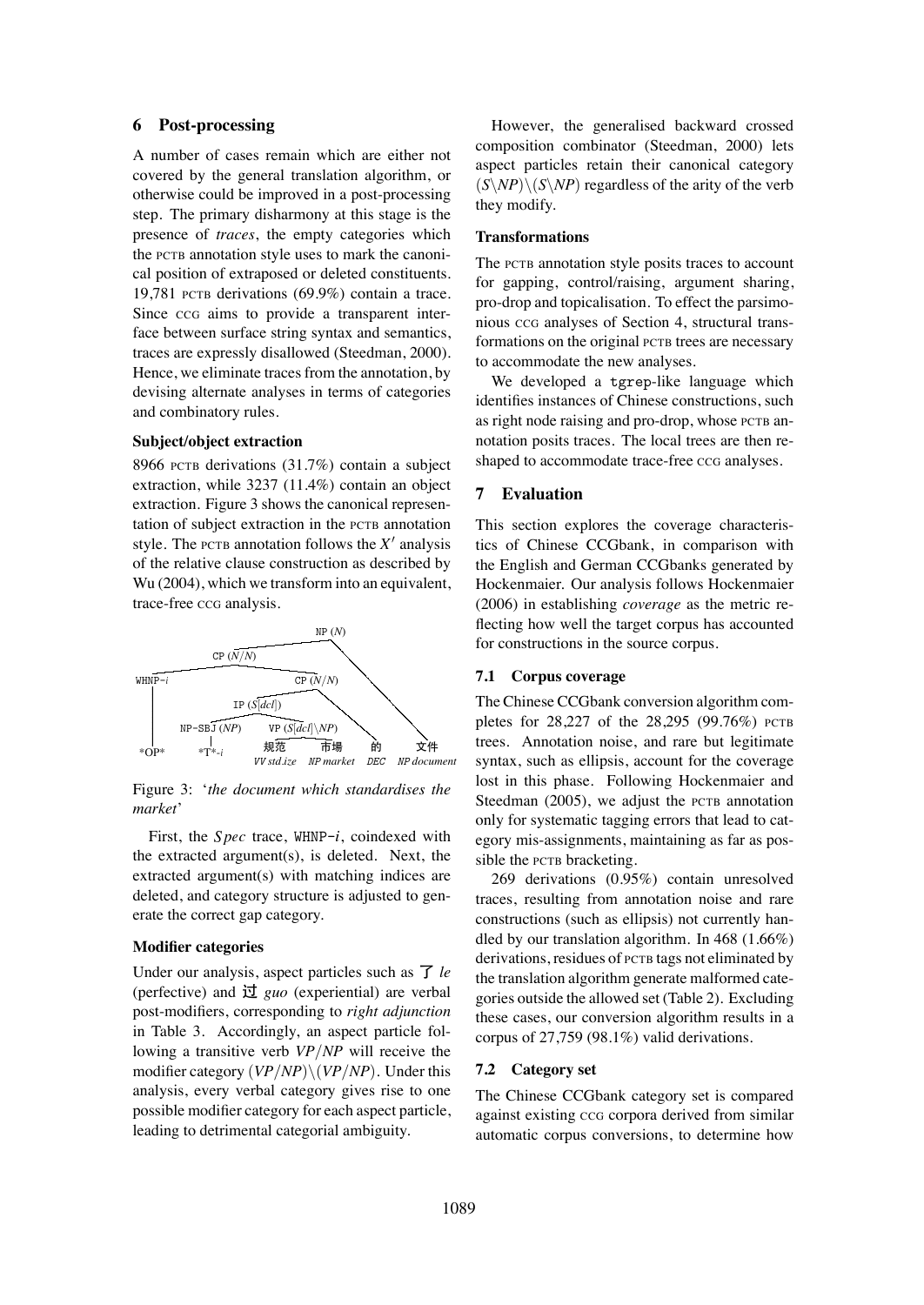well we have generalised over syntactic phenomena in the source corpus.

A total of 1197 categories appear in the final corpus, of which 329 occur at least ten times, and 478 are attested only once. By comparison, English CCGbank, contains 1286 categories, 425 of which occur at least ten times, and 440 only once, while German CCGbank has a category inventory of 2506 categories, with 1018 attested only once.<sup>5</sup>

#### **7.3 Lexicon coverage**

Lexical item coverage establishes the extent to which data sparsity due to unseen words is problematic in the source corpus, and hence in any corpus derived from it. Hockenmaier and Steedman (2001) showed that formalisms with rich tagsets, such as  $ccG$ , are particularly sensitive to this sparsity – while a lexical item may be attested in the training data, it may lack the necessary category.

We divided the 27,759 valid derivations into ten contiguous sections, performing ten-fold crossvalidation to determine the coverage of lexical items and CCG categories in the resulting corpus.

Average coverage on lexical items is 73.38%, while average coverage on categories is 88.13%. 94.46% of token types from the held-out set are found in the training set. These figures compare to 86.7% lexical coverage (by type) and 92% (by token) in German CCGbank (Hockenmaier, 2006). Although lexical coverage by token is comparable to the German corpus, we observe a marked difference in coverage by type.

To explain this, we examine the most frequent POS tags among the missing tokens. These are NN (common nouns; 16,552 tokens), NR (proper noun; 8458), VV (verb; 6879), CD (numeral; 1814) and JJ (adjective; 1257). The 100 most frequent missing tokens across the ten folds comprise 48 NR tokens, 46 NR, 3 NT (temporal nouns), 2 JJ (adjectives) and one VA (verbal adjective). Personal names are also not tokenised into surnames and forenames in the PCTB, increasing unseen NR tokens.

The missing VVs (verbs) include 1342 *fourcharacter compounds*, fossilised idiomatic expressions which are considered atomic verbs in the PCTB annotation. Another source of verb sparsity stems from the PCTB analysis of verbal infixation. Given a polysyllabic verb (e.g. 离开 *leaveaway* "leave"), we can add the adverbial infix

不 *not* to form a potential verb 离不开 *leave-notaway* "unable to leave". In the PCTB annotation, however, this results in lexical items for the two cleaved parts, even though 离 *leave* can no longer stand alone as a verb in modern Chinese. In this case, a morphologically decomposed representation which does not split the lexical item could mitigate against this sparsity. Alternatively, candidate verbs for this construction could have the first verb fragment subcategorise for the second.

#### **8 Conclusion**

We have developed the first analysis of Chinese with Combinatory Categorial Grammar, crafting novel CCG analyses for a range of constructions including topicalisation, pro-drop, zero copula, verb compounding, and the long-range dependencies resulting from the 把 *ba*- and 被 *bei*-constructions.

We have presented an elegant and economical account of Chinese syntax that exploits the power of CCG combinatory rules, supporting Steedman's claim to its language-independence.

We have designed a conversion algorithm to extract this analysis from an existing treebank, avoiding the massive cost of hand re-annotation, creating a corpus of 27,759 CCG derivations, covering 98.1% of the PCTB. The corpus will be publicly released, together with the converter, providing the tools to create CCGbanks in new languages.

At release, Chinese CCGbank will include goldstandard head co-indexation data, as required for the training and evaluation of head-driven dependency parsers. Co-indexation analyses, like those provided for the 把 *ba*- and 被 *bei*-constructions, will be extended to all categories.

Future refinements which could be brought to bear on Chinese CCGbank include the integration of PropBank data into CCGbank (Honnibal and Curran, 2007; Boxwell and White, 2008) using Chinese PropBank (Xue, 2008). The *hat categories* of Honnibal and Curran (2009) may better handle form/function discrepancies such as the Chinese zero copula construction, leading to cleaner, more general analyses.

We have presented a wide-coverage Chinese corpus which exploits the strengths of CCG to analyse a range of challenging Chinese constructions. We are now ready to develop rich NLP tools, including efficient, wide-coverage CCG parsers, to address the ever-increasing volumes of Chinese text now available.

<sup>5</sup>All German verbs having at least two categories to account for German verbal syntax contributes to the greater size of the category set (Hockenmaier, 2006).